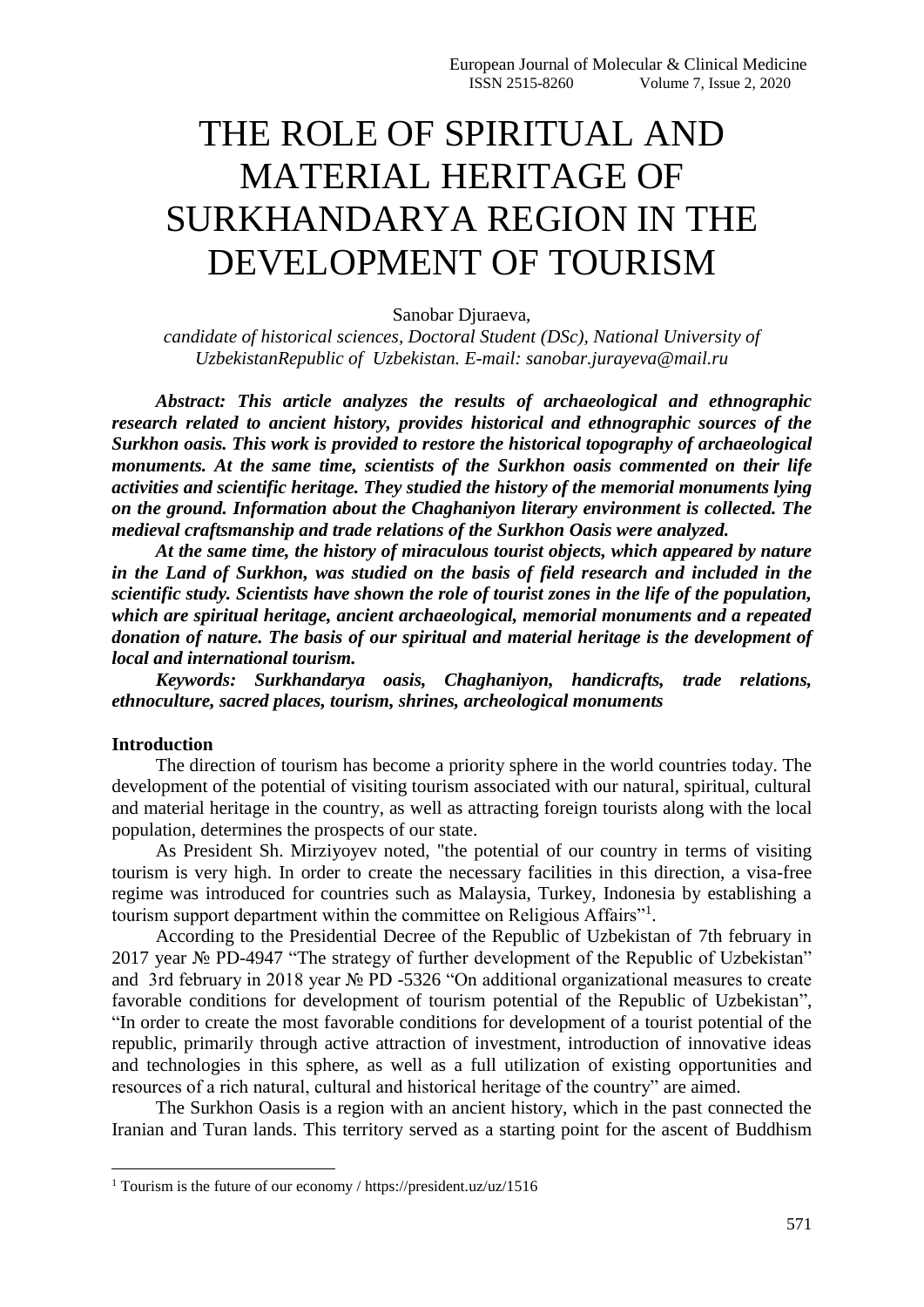to the level of world religion. It also served as a threshold for the entry of the Islamic religion into Movarounnahr. There are many historical sources related to the history and ethnomadanism of this region.

Considered the southern region of Uzbekistan, the Land of Surkhon occupies a worthy place in the world civilization with its ancient archaeological monuments, ethnomadanism, scientific heritage of great scientists, monuments of Architecture, Art and trade relations of the Middle Ages, as well as its contribution to science.

At the same time, there are also repeated tourist objects that appear by nature in the Oasis. The development of local and foreign tourism in our country, relying on our spiritual and material heritage, has elevated the economy of our state.

The preservation of our spiritual wealth, monuments of architecture, pilgrims, bringing them to the next generation serves to educate the youth in the spirit of patriotism.

#### **Methods**

- Systematics was studied based on the method of analysis of archaeological and ethnomadanic sources related to the ancient history of the Surkhon oasis.

– Based on them, it was possible to recreate the topography of tourist sites. The life activity, scientific heritage and spiritual life of the oasis scientists, who occupy a worthy place in the world civilization, were studied using a representative approach.

– In the Middle ages, trade and artistic relations and literary life of chaganoi were analyzed by the method of comparative analysis and introduced into the scientific world.

- Field research has been widely used for the purpose of deeper study of the history of tourist zones that arose due to pilgrims and nature.

- Rituals and actions performed by the population at the place of pilgrimage, legends were carried out on the basis of interviews, psychological and sociological research. All the collected materials were systematized based on the method of critical analysis.

- Methods and techniques were developed on the basis of comparative, analytical and analytical methods based on our world experience and local mentality for the development of local and foreign tourism, taking into account that Uzbekistan has its place in the world civilization, further raising our economy.

#### **Discussions and results:**

**.** 

In ancient times, in the Surkhon oasis on the great Silk road, until the appearance of the Islamic religion, there were various forms of etiquette, such as primitive religions, Zarathustra, Buddhism, Christianity, and monasticism. In these regions there are archaeological sites, which include such ancient temples as Sopolitepa, jargon, airitom, Termez, Dalvarzintepa, Holchayon, Fayoztepa, Karatepa in the I-IV centuries BC.<sup>2</sup>

These regions were the first centers of ancient culture with such names as Zaroutsoy, Sopollitepa, jargon, Termez, rust, where farming and crafting developed, distinguished by a favorable geographical location.

At the monument to the jargon in the Sherabad oasis (BC Hunting. As a result of research (XV-XIV centuries), a synagogue associated with the religion of Zarathustra was discovered. No one lived in it, it was just a place of worship, customs, religious rites associated with the worship of fire. This synagogue was the main religious, ethical, and ideological center of bronze age fireworks. About the religious views of the population of

<sup>2</sup> Xoshimov M. Religioznyy pamyatniki Tsentralnoy Azii. Almaty: SAGA, 2001. - P. 8, 22.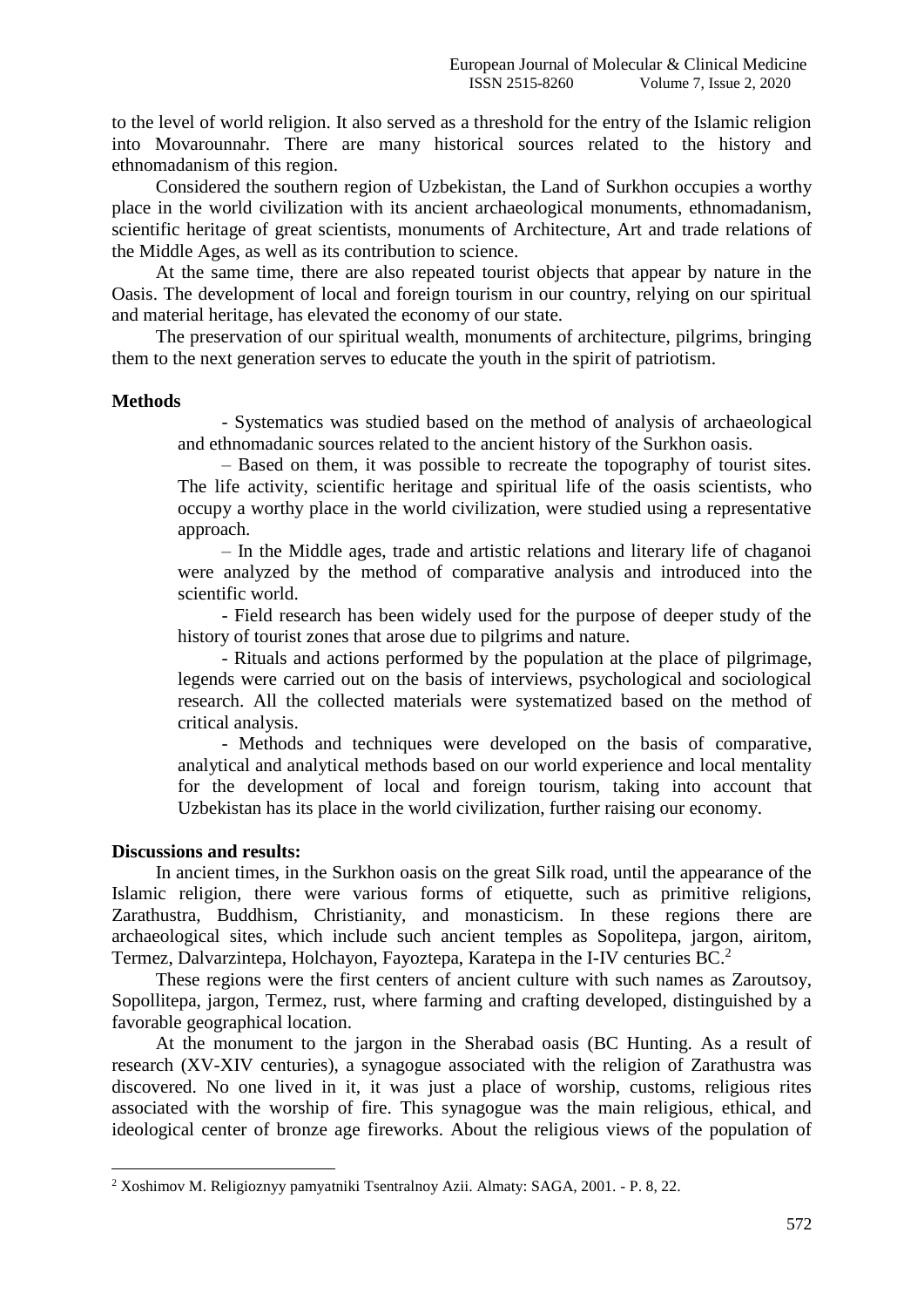Bactria in the Bronze age in connection with the opening of the temple of fire in the jargon of A. Askarov and T. Shirinov there are a number of scientific articles and monographs<sup>3</sup>.

In the I century BC, during the reign of the King of Kushan, famous for the name Kudjula Cadfiz, a strong saltanate arose. During this period, the Kushan state flourished. The Termizda fayoztepa Buddhist monument is built<sup>4</sup>. In the era of Kanishka, a Buddhist temple was built in the place of the current Karatepe in Termiz<sup>5</sup>.

The use of an artificial cave for a temple, images of the Buddha in the form of a man, beavers, and Indian inscriptions indicate the penetration of Indian culture in this period. Research conducted in the temples of Fayoztepa and Karatepa in old Termiz provides valuable information about the spread of Buddhism in Central Asia, the formation and development of the Buddhist culture of Bactria.

Although the Kushan state rules religiously, Buddhism is accepted as the main ideology. Archaeologist A. Pugachenkova repeats that the first capital of the Kushans was Dalvarzintepa in the Shurchinsky district of the modern Surkhandarya region<sup>6</sup>.

The eftalite period (V century) was foiled as a dahma from the constructions of the Kushan period. In our term, a family cemetery from the Kushan period layer was found at a monument called "Korgan".<sup>7</sup>

In 567-600 years, the Termez came under Turkish rule. Still, the Termez was ruled by Termizshohs. No matter how the political situation changes, Termez has remained a center of Buddhism. 8

In the 30 years of the VII century, the Chinese pilgrim who came to the Termiz left information about the Buddhist temples and monks, according to which – about 10 Buddhist temples and about a thousand monks in the Termiz.<sup>9</sup>.

When the Islamic religion entered Central Asia, local traditions and values were in harmony with "Islamic culture". During this period, as in Movarounnahr, there have been dramatic changes in all aspects of the culture of our time. Dozens of people, such as Hakim Termiziy, Jesus Termiziy, Varrok Termiziy, Ahmad Jeyhuniy, Muhammad Sagani Usturlabi, Abu Jafar khaziy, Yusuf Hayat Termiziy, Zargar Termiziy, Munjik Termiziy, Sabir Termiziy, Abu Muzaffar Termiziy, Abdul Hamid Termiziy, lived in the Surkhon oasis in the IX-XII centuries.they were based on the term Bethel-Hikma.<sup>10</sup>.

At that time, the secular and Islamic culture of Termiz attracted the trust of people of world knowledge. Termez retained its worldwide fame even in the following centuries.

Abdulkarim as-Samani in his book " Nasanay "(al-ANSAB) " Termez-an ancient city on the coast of the Amu Darya. This city has grown a lot Printmakers, mashayikh and Fazylov. I have been in this city for twelve days.

**.** 

<sup>3</sup> See Shirinov T. Rannayaya gorodskaya kultura epoxi bronzy yuga Sredney Azii.Aftoref.diss. ... Ph.D. ist.nauk M. 1992. А. Askarov, T. Shirinov. Rannyaya gorodskaya kultura epoxi bronzy yuga Sredney Azii. Samarkand, 1993; A. Askarov, T. Sirinov. The temple of Dzarkutan, the plus center of the Baktrian septentrionale cult.Histoire and the cult of L 'Asie Centrale preislamique. Aktes du Colloque international du CNRS. Paris, 1991, P. 129-136.

<sup>4</sup> Jaloliddin Mirzo. History of Termez. - T .: Sharq, 2001.-B. 13.

<sup>5</sup> Termez Chronicle. Chronicle of Termez. Letopis Termeza. - T: Sharq, 2001. - p. 18.

<sup>6</sup> Pugachenkova A. Xolchayan. - T: 1966.-S. 241. Pugachenkova A. Termez. Shaxrisabz. Xiva.- M .: Iskusstvo, 1976. - p. 206.

<sup>&</sup>lt;sup>7</sup> Jaloliddin Mirzo. History of Termez. - T .: Sharq, 2001. - p. 17.

<sup>8</sup> Termez Chronicle. Chronicle of Termez. Letopis Termeza. - T .: Sharq, 2001. - p. 18.

<sup>&</sup>lt;sup>9</sup> Jaloliddin Mirzo. History of Termez. - T .: Sharq. 2001. - p. 18.

<sup>&</sup>lt;sup>10</sup> See Mirzo Kenjabek. Great Termezis: Termez tazkirasi. - T: "National Encyclopedia of Uzbekistan" State Scientific Publishing House, 2017. –p. 528. Tursunov S., Choriev R., Murtazoev B., Chutmatov J. Imam Abu Isa at-Termizi and Termizi scholars T: 2019. - p.288. Tursunov S., Mutazoev B. Scientific thinking of Termez.T: Uzbekistan, 2016. - P.280. Cho'tmatov J. The beautiful castles of Termez or the history of Termez. T: 2017.– p.352.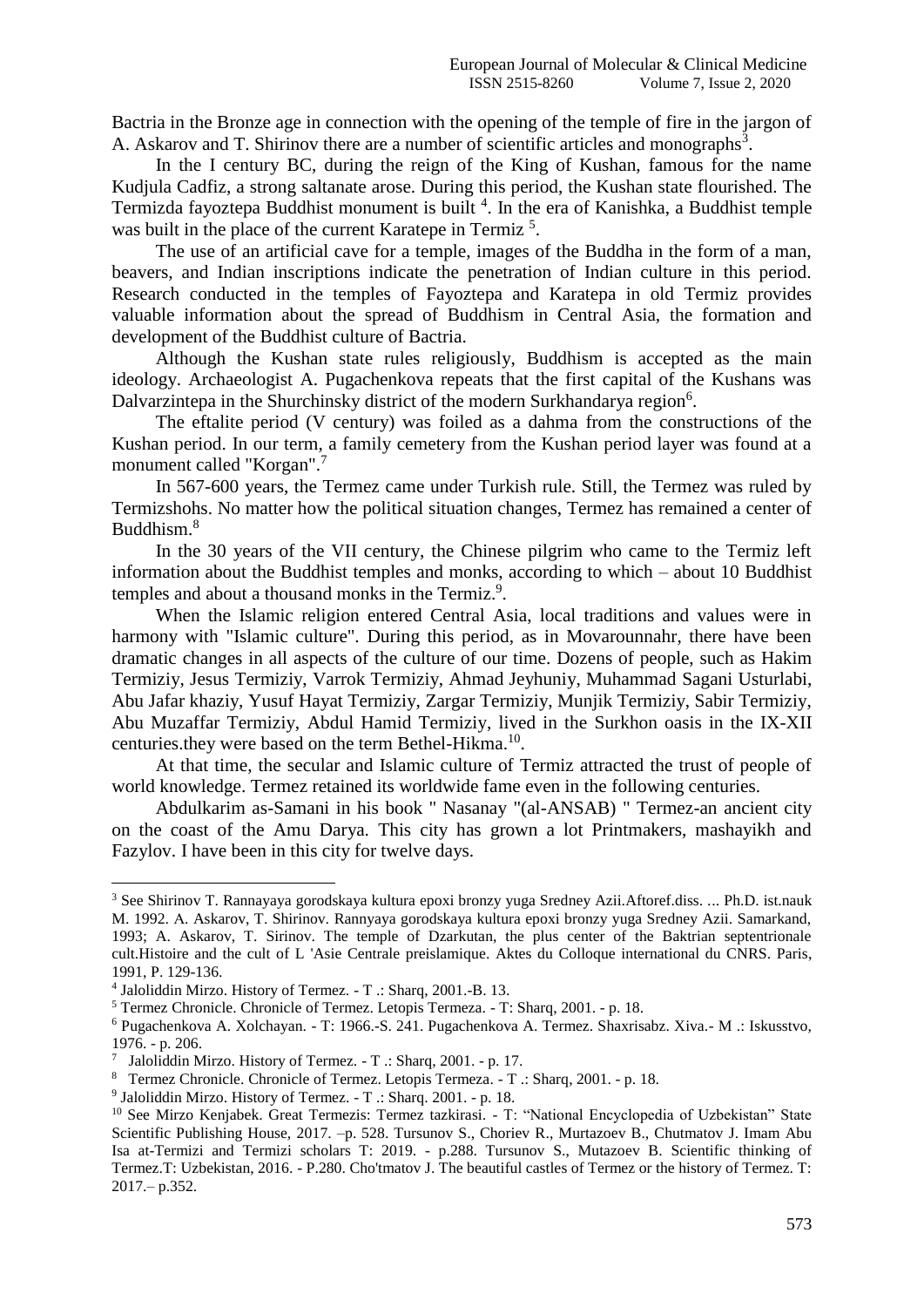Famous scholars of this city are: Isaac Ibn Ibrahim At-Termiziy, Abu Ahmad Ibn Hasan at-Termiziy,Abu Abdullah Muhammad Ibn Ali al-Hakim At-Termiziy, and Abu Bakr al-Warrok At-Termiziy of umashih.

Khalid ibn Zaid ibn Jarv al-Azdi is one of the leading scholars of at-Termizi. Pour the mixture into the pot. Kutayba ibn Sa'id and Habash ibn Harb al-Paykandiy took lessons from this person. Those who died at the age of 100 years.His sons Abdulaziz ibn Khalid were the judge of Marwda.

Abu ISA Muhammad Ibn ISA at-Termiziy-his mind was a sharp, Mature muhaddis, Imam of Hadith science, and what they proved every Hadith and word did not fall from the lips of the scholars. This breed is one of Seward of Imam al-Bukhari<sup>11</sup>", that is, scientists who lived in the IX-XII centuries Termizda have written valuable information about life-activity, scientific heritage, place names.

Muhammad binni Ali Hakim Termiziy (820-935 yy), Abu Bakr Varroq Termiziy (death 907 YY), one of the examples of the science of the theology of thermism in the work of Alisher Navoi "Nasayim ul-muhabbat" (Nasayim ul-muhabbat).), Meet valuable information about Muhammad ibn Hamid Termiziyrlfu (IX-X centuries), Abu Nasr Muhammad Termiziy (IX-X centuries), Abul Muzaffar Termiziy (X century), partly Jesus Termiziy (824-892 century) $^{12}$ .

At the same time, in "Nasayim ul-muhabbat"Hadrat Navoi gave Hakkim Termizi a tariff:" mashayikhi kibordur (from the glory of the sheiks) " – they said  $^{13}$ .

We will learn from the work of Alisher Navoi "Nasayim ul-Muhabbat" by reading the level of scientists of the Surkhon oasis in Ilmu-Irfon and gain deep knowledge about them.

In the VI-VII centuries BC in the coins of the Termizshahs, which ruled in our country, a symbolic sign was considered a boat anchor. Since the IX century in written sources Termez was considered the largest port city of Movarounnahr. Historian archaeologist Muhammadjonov A. Termez interprets the city as "the fortress on the banks of the river", more precisely "the city on the banks of the river". Archaeologist scientist Pidaev Sh. He conducted scientific research at the monument to the old  $Termz^{14}$ .

In the X century, trade relations were also developed in the history of the Surkhon oasis. In our time, the production of many types of soap and muattara (scented stone) and its sale to the side is widely established. Tanners found fame in the Eastern markets thanks to fish glue, Laundry lye, and hand-made fabrics. Even the Byzantine merchants carried cotton from our term. In turn, the Termez market also traded goods from other cities<sup>15</sup>.

It should be noted that in the IX-XII centuries Termez became an administrative and commercial center of art. Blacksmithing, weapons, copper and glass products, especially ceramics, are widely developed in the city. At the same time, the literary environment in the Palace of amirs of Chaganiyon was found in a special way in NASU-namo, and poets such as minuti, Farrukhi, Tahir Chaganiyani, Munjik Termiziy served the prosperity of Persian-Tajik literature. Scientists such as Abu Bakr al-SAGANI, Ahmad al-SAGANI and Abu Hamid Usturlabi al-SAGANI have made a huge contribution to the development of world science<sup>16</sup>.

At the beginning of the IX-XIII centuries, the territory of Central Asia was part of the States of somoni, Karakhanids, Kazna and Saljuks, and khorezmshahs. This period is

**.** 

<sup>11</sup> Abdulkarim as-Sam'ani. Genealogy (al-Ansob) - T .: Hilol edition, 2017. - p-143-144

<sup>&</sup>lt;sup>12</sup> Alisher Navoi. Works. 15 vols.  $\cdot$  T .: Fiction. 1968. - p. 248.

<sup>&</sup>lt;sup>13</sup> Alisher Navoi. Nasayim ul-muhabbat (Perfect collection of works). Volume 17 - T., 2001. - p. 84.

<sup>14</sup> Pidaev Sh. Ancient Termez. - Tashkent: FAN, 2001. - p. 18-19.

<sup>15</sup> Safarov J. Termez and Termizi. Termez: Jayxun. 1993. - p. 38.

<sup>&</sup>lt;sup>16</sup> Tursunov S., Qobilov E., Pardaev T. and b. Surkhandarya in the mirror of history. T: Sharq, 2001. - p. 103.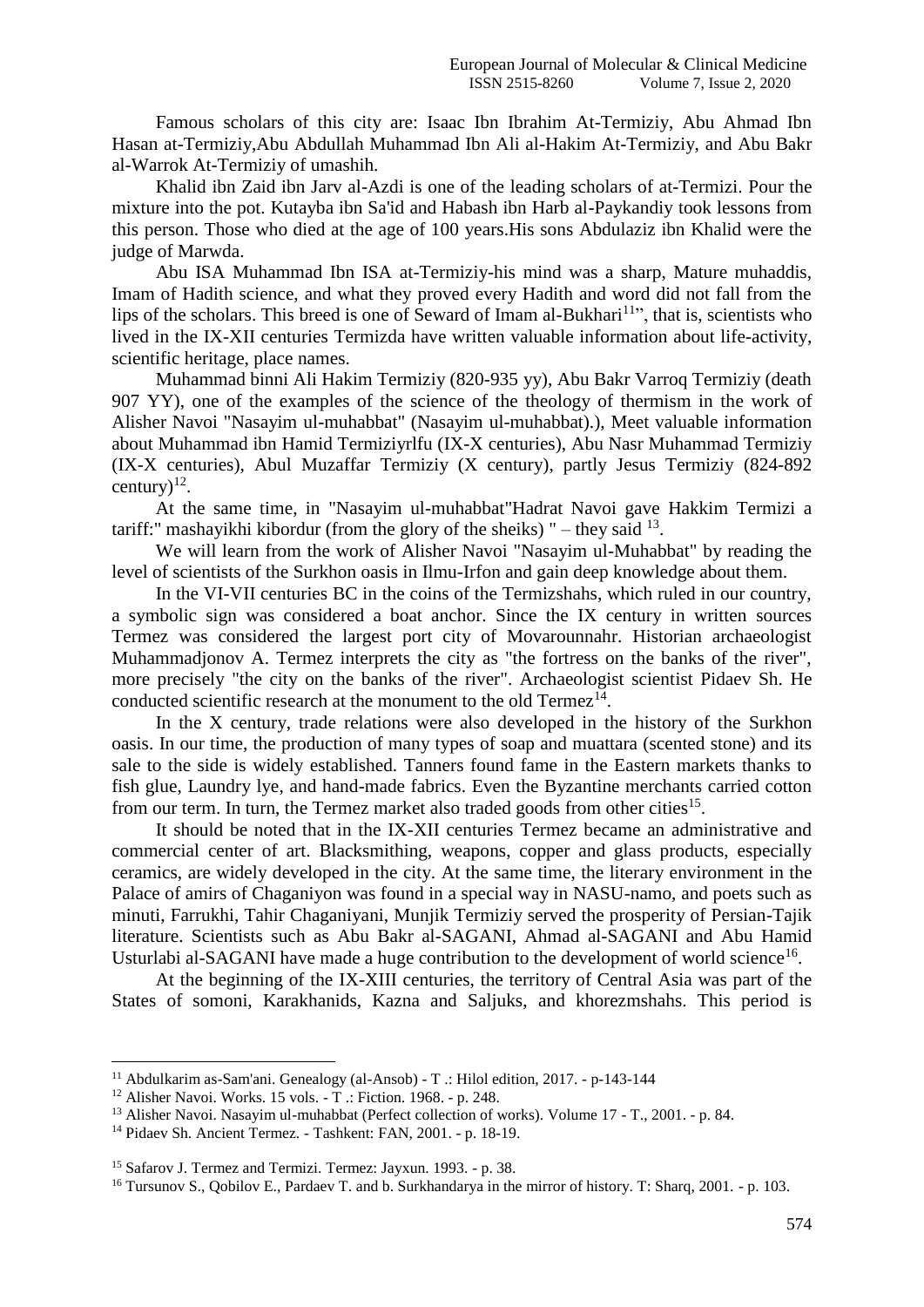characterized by the next stage of urban development. The structure of improvement of construction materials and projects in the field of construction works provides for progress $17$ .

In monumental architecture during this period, the importance of aged bricks glued to clay, the strength of which is high, increased.

During the period of the somonids (IX century), Karakhanids (X-XIII century), Treasury and Seljuks (XI-XII century), specific culture and architecture developed in Chagoniyon and Termizd, in the old Termizd forty-kizi fortress (IX century), Hakim Termiziy (X century), in the old Termizd Sharkan architectural style of raw and baked bricks Sultan Saadat, located next to the old Termizd Zul-Kifl, Termiz the residence of the rulers was Built in the x century.Palace of termizshahs (XI-XII centuries), tombs of Abu ISA Termiziy  $(X-XIII)$  centuries) in SHEROBOD.<sup>18</sup> One of the most common structures in the architecture of that period are tombs, the Central room of which was built in the domed style.

At the end of the XIX-beginning of the XX century in Termiz, in 1878 on architecture, archeology of tombs of Hakim At-Termiziy, Zul-Kifl, Sultan Saodat (XI-XIX centuries.) In Termiz. Bykova wrote down the initial data. In 1926-1927 the staff of the Museum of Oriental culture B. Denike, B. Zasipkin studied the dimensions of the essay. Members of the archaeological complex expedition of Termez in 1936 M. Massan, F. Perfenov, A. Shishkin, A. in 1938. Pugachenkova wrote an important melumatlari of archaeological monuments<sup>19</sup>. In 1968, A.Hakimov, E. in 1977 year. Rtveladze, V. A.Arshavskaya conducted scientific  $research<sup>20</sup>$ .

In the 1990 years, the archaeological monuments of the period before the Islamic civilization in the Oasis were discovered by academician A.Askarov, E.Rtveladze, B.Turgunov, Sh.Pidaev, T.Shirinov, Sh. Zire " Lost In Test MatchThe annaevs learned. Only these researchers studied the archeology of architectural monuments. In this study, the architectural history of pilgrims is also studied.

The Oasis existed from ancient times, appeared by nature as Zarautsoy in Boysun, Hodja courgette, Sangardak in Sariosia are also repeated, miraculous tourist zones, these are resorts that attract the attention of not only the local population, but also foreign tourists.

In the Sherabad oasis of Surkhandarya region there is a monument of primitive fine art of the Mesolithic era zarautsoy. In 1940, The Russian hunter I. Lomaev invented this territory due to his natural curiosity and courage. Among the Zarutsky paintings especially important are paintings depicting a hunting landscape of wild bulls $^{21}$ .

The miracles of Zarautsoy are at the foot of the mountains of Kohitang, and here is a unique monument of primitive art, which testifies to the fact that the oldest generation of mankind lives.

In the Darband village of Boysun district there is a fountain called "Hodja courgette", which is formed by nature. The spring water flows from the bottom of the Boysun mountain and flows into the Darband River next to it, surrounded by mountains. The miracle of man's nature is impossible without admiring<sup>22</sup>.

The Sangardak mountain in the village of Sangardak, which belongs to the district of sariosia, flows from the hill of 100 meters into the water of the so-called "sharra cemetery". The water is poured into the Sandardak River, which flows from side to side. Since in ancient

1

<sup>17</sup> Isaev A, Ergasheva S, Isaev O. Termez culture in IX-XII centuries. T: New Age Generation, 2001.– p. 17.

<sup>18</sup> Arshavskaya V., Rtveladze E., Xakimov Z. Medieval monuments of Surkhandarya. - T: 1982. - p.150.

<sup>19</sup> Pugachenkova A.Pamyatniki isskusstva Sovetskogo Soyuza: Srednyaya Aziya.-M: 1983. - p.256.

<sup>20</sup>Arshavskaya A., Rtveladze E., Xakimov Z. Medieval monuments of Surkhandarya. - T: 1982. –p.150.

<sup>&</sup>lt;sup>21</sup>Tursunov S., Qobilov E., Pardaev T. and b. Surkhandarya in the mirror of history. - T: Sharq, 2001. - p.8.

<sup>&</sup>lt;sup>22</sup> Field research. Boysun district of Surkhandarya region, August 9, 2019. 4 notebooks.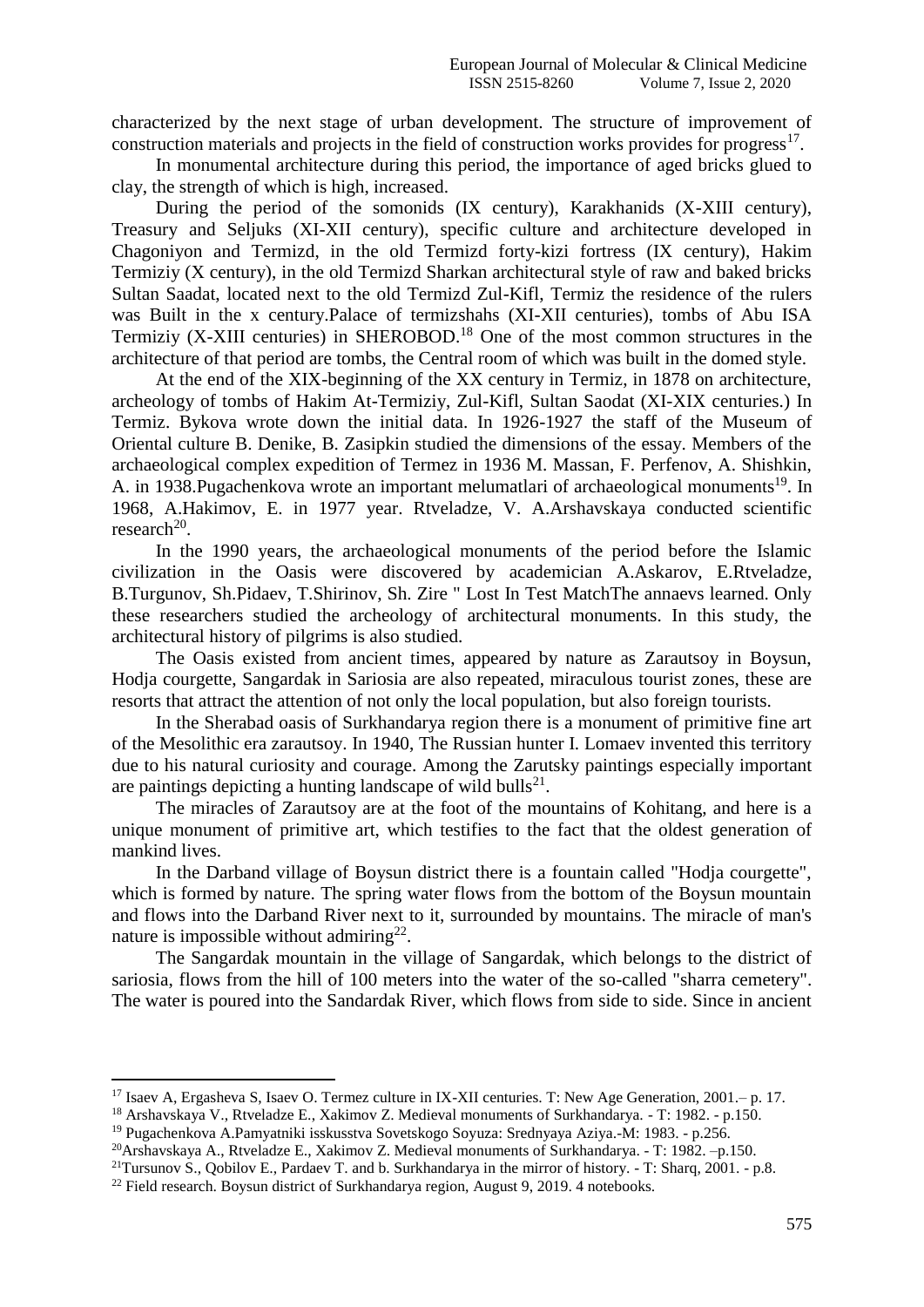times there was a large circle of stones, in Persia it meant "sang Girdak" – "circle Stone, round stone". That's what the name of the village of Taiga came from  $2^3$ .

Visitors from all regions of the Republic, as well as from Tajikistan and Afghanistan, not only from the local population, but also from the army, come to see this natural wonder and have fun.

The culture formed around sacred objects, events that occurred in the history of society, the attitude to them, traditions, customs, rituals associated with this environment are interpreted through certain languages and images.

**As a conclusion, we can say that,** archaeological and ethnographic research conducted in the area of the Surkhon oasis during the years of independence is of great importance in the study of the Holy pilgrims, scientific analysis of the reasons for their origin, and coverage of socio-economic and cultural realities that arose from it. The history of the Surkhon oasis associated with ethnomadanism, the spiritual heritage of the oasis scientists in the Middle ages (IX-XII), the architectural monuments in which they lie, the chagon literary environment, the study of crafts and trade relations are still relevant today.

The appearance of sacred shrines, the first agricultural and Handicrafts with a favorable geographical location, is associated with such cultural centers as Zarautsoy, Sopolitepa, jargon, Termez, Karatepa, Fayoztepa, which developed.

Most of the pilgrims are associated with the name of the scientists who lived in the Oasis and created it. Their real graves were found in the same settlement. In the land of Surkhon, scholars of the Islamic religion and pilgrims associated with Sufism serve as an important object of research not only in the Oasis, but also in the study of the history of the Islamic religion in Central Asia.

The contribution of Holy shrines to the development of our material culture is great. Architectural monuments that are in the hands of scientists are reflected in the style, pattern and architectural direction characteristic of the archetecture of that period.

The construction of Hakim Termiziy, forty girls, Sultan Saadat, Zul-Kifl, Termizshohlar Palace, tombs of Jesus Termiziy in a specific architectural style during the period of the Somonids, Karakhanids, Treasury, seljukids is the basis of our material culture.

The formation of pilgrims was influenced by the world of mythology, the Outlook and traditions of local residents, historical processes, their habits, and geographical environment.

In the oasis, there are also such wonderful tourist sites as Zarautsoy, Khoja-Kabachok, Sangardak, which were born from nature.

To bring them to the younger generation, to create a healthy world in the minds of young people, to increase the regional, national and global status of pilgrims, to attract a large number of local and foreign tourists, determines the prospects of our state.

## **References:**

**.** 

- [1] Abdulkarim as-Sam'ani. Genealogy (al-Ansob) T .: Hilol edition, 2017. 336 p.
- [2] Alisher Navoi. Works. 15 vols, T .: Fiction, 1968. 248 p.
- [3] Alisher Navoi. Nasayim ul-muhabbat (Perfect collection of works). Volume 17 T., 2001.
- [4] Arshavskaya V.A., Rtveladze E.V., Khakimov Z.A. Medieval monuments of Surkhandarya. - T: Publishing of literature and art. G.Gulyama, 1982. - 150 p.
- [5] Askarov A., Shirinov T. Rannyaya gorodskaya kultura epoxi bronzy yuga Sredney Azii. - Samarkand, 1993.
- [6] Jaloliddin Mirzo. History of Termez. T .: Sharq, 2001. 128 p.

<sup>23</sup> Field research. Sariosiya district of Surkhandarya region, August 2, 2019. 4 notebooks.